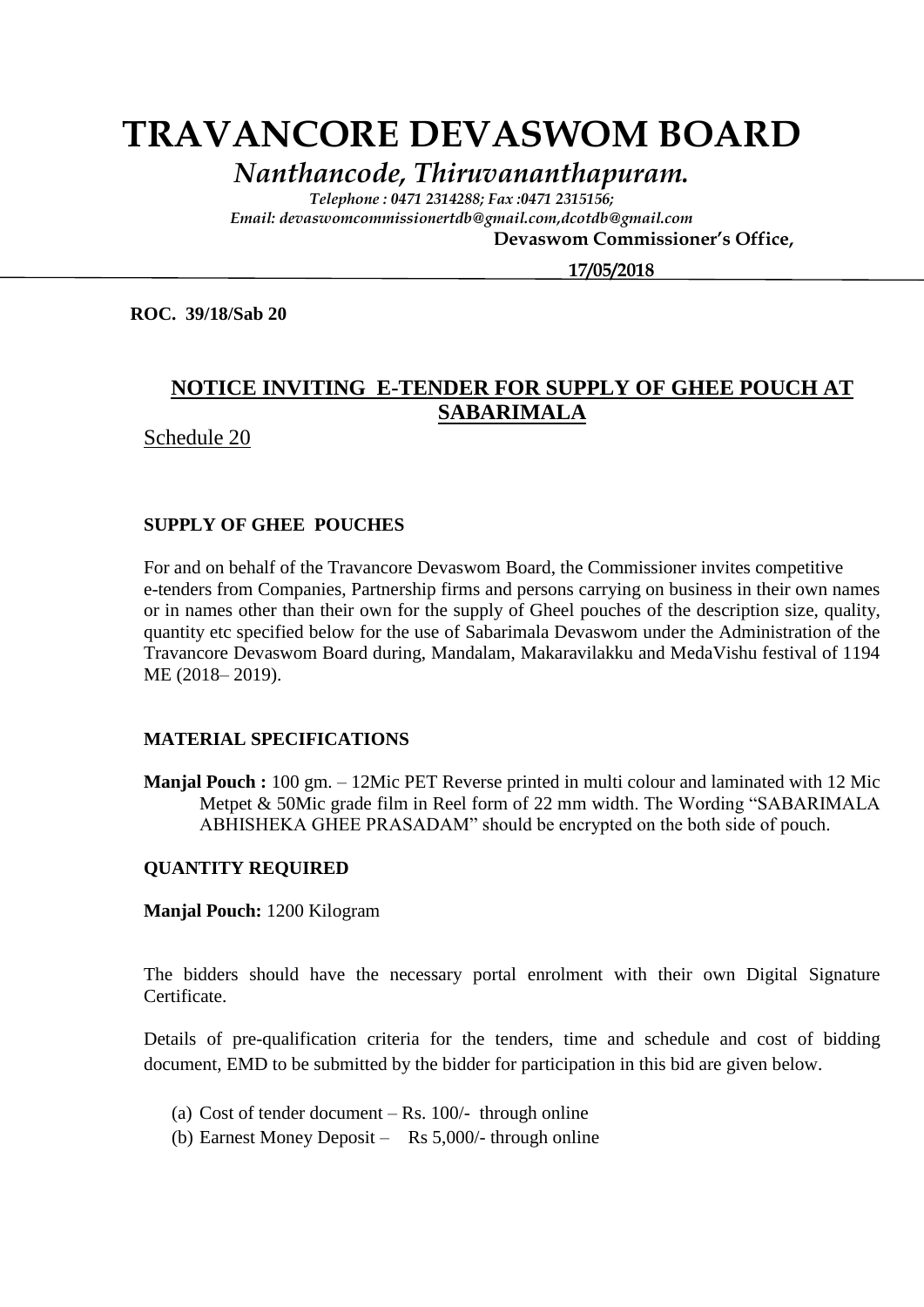Details of online payment are given separately in the Appendix attached with the tender document.

Pre-Qualification criteria

The tenders are required to furnish following documents.

- A. A declaration as to the legal status of the tenders (viz. whether the tenderer is an Individual or an individual carrying on business in a name other than his / her own name, parternship firm registered with the Registrar of firms or company incorporated under the provision of the Companies Act etc. accompanied by documents as to prove legal status of the tenderer.
- B. In the case of partnership firms true photocopies of the partnership deed, Registration Certificate issues by the Registrar of firms and the name and full particulars of all the continuing partners as entered in the Registrar of firms and in the case of Companies the Memorandum of association and the Articles of Association and the Certificate of incorporation and the Rules of Bylaws of the company attest by a Gazatted Government Servant or a Notary Public.
- C. The Balance sheet and profit and loss account for the three preceding Financial years, duly attested by a Chartered Accountant.
- D. Certificate showing the experience in the respective fields issued by the District level Officers of the Industries Department of the State Government.
- E. A Passport size photo along with three specimen signatures duly attested by a Gazetted Officer or Notary Public.
- F. The tenderer must mubmit an unconditional declaration accepting all the terms and conditions prescribed herein with regards to supply along with the tender and that he is not defaulter to the Board on any earlier occasions.
- (c) Mode of submission of tender : Tender should be submitted online in " etenders.kerala.gov.in".
- (d) Tender documents consisting of qualification information and eligibility criteria of bidders, Technical specification, schedule of quantities etc. are available in the web site "tenders.keral.gov.in".
- (e) Other details of tender documents will be available in the website "etenders.kerala.gov.in".
- (f) Trancore Devaswom Board reserves right to reject any or all tenders without assigning any reason thereof.
- $(g)$

## **Tender closing date : 05/06/2018 @ 11 am Tender opening date : 07/06/2018 @ 11 am**

#### Special instructions to the bidder for the e-submission of the bids

(a) Bidder should do the registration in the tender site http://etenders.kerala.gov.in using the option available. Then the Digital Signature Registration has to be done with the e-token, after logging into the site. The e-token may be obtained from one of the authorized certifying authorities such as SIFY/TCS/nCode.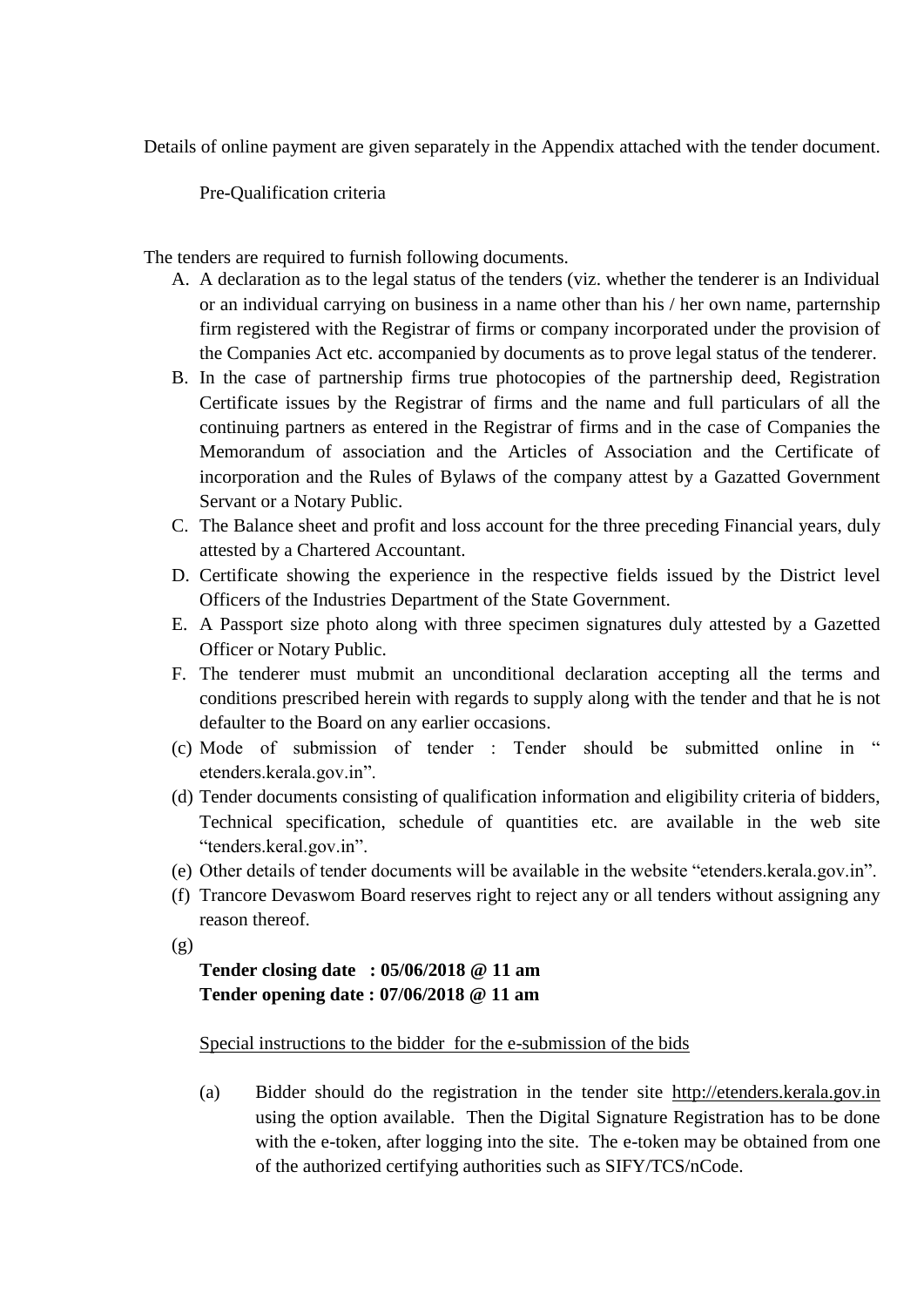- (b) If there is any clarification, this may be obtained online through the tender site or through the contract details. Bidder should take into account of the corrigendum published if any before submitting the bids through online.
- (c) After the bid submission, the acknowledgement number given by the e-tendering system should be printed by the bidder and kept as a record of evidence for online submission of bid for the particular tender.
- (d) The Tender Inviting Authority (TIA) will not be held responsible for any sort of the delay or the difficulties faced during the submission of bids through online by the bidders.
- (e) The bidder submit the bid documents by online mode through the site http://etenders.kerala.gov.in .
- (f) Each document to be uploaded through online for the tenders should be less than 2 MB. If any document is more than2 MB, it can be converted to rar/zip format and then the same can be uploaded. However if the file size is less than 1 MB the time for uploading transaction will be very fast. The total size of the documents in all the covers put up together, should be less than or equal to 12 MB.
- (g) The bidder should ensure that the bid documents submitted should be free from virus and If the documents could not be opened, due to virus, during tender opening, the bid Is liable to be rejected.
- (h) The time settings fixed in the server side and displayed at the top of the tender site, will be valid for all actions of requesting bid submission ,bid opening etc In the etender system. The bidders should follow this time during bid submission.
- (i) All the data being entered by the bidders would be encrypted using PKI encryption techniques to ensure the secrecy of the data. The data entered will not be viewed by authorized persons during bid submission and not be viewable by any one until the time of bid opening. The submitted tender documents become readable only after the tender opening by the authorized individual.
- (j) The confidentiality of the bids are maintained since the secured Socket Layer 128 bit Encryption technology is used. Data storage encryption of sensitive field is done.

### **TERMS AND CONDITIONS**

The rates to be quoted should be for single number. The rates should be inclusive of Excise duty, Sales Tax and for delivery at the store of Sabarimala. The rates should be valid for one year. The number required for the mentioned festivals together. In case more number of materials under the items are found necessary, the tenderer should be prepared to supply the same at the same rate. The quantity should be supplied before 30-10-2014. The material should be packed safely and be delivered at the store of Sabarimala Devaswom.

The successful tenderer shall within seven days of receipt of communication accepting the tender should deposit a sum of equivalent to 10% of the total value of material either in cash or furnish bank guarantee for a like sum as security for the due performance of the contract and shall execute an agreement with the Board.